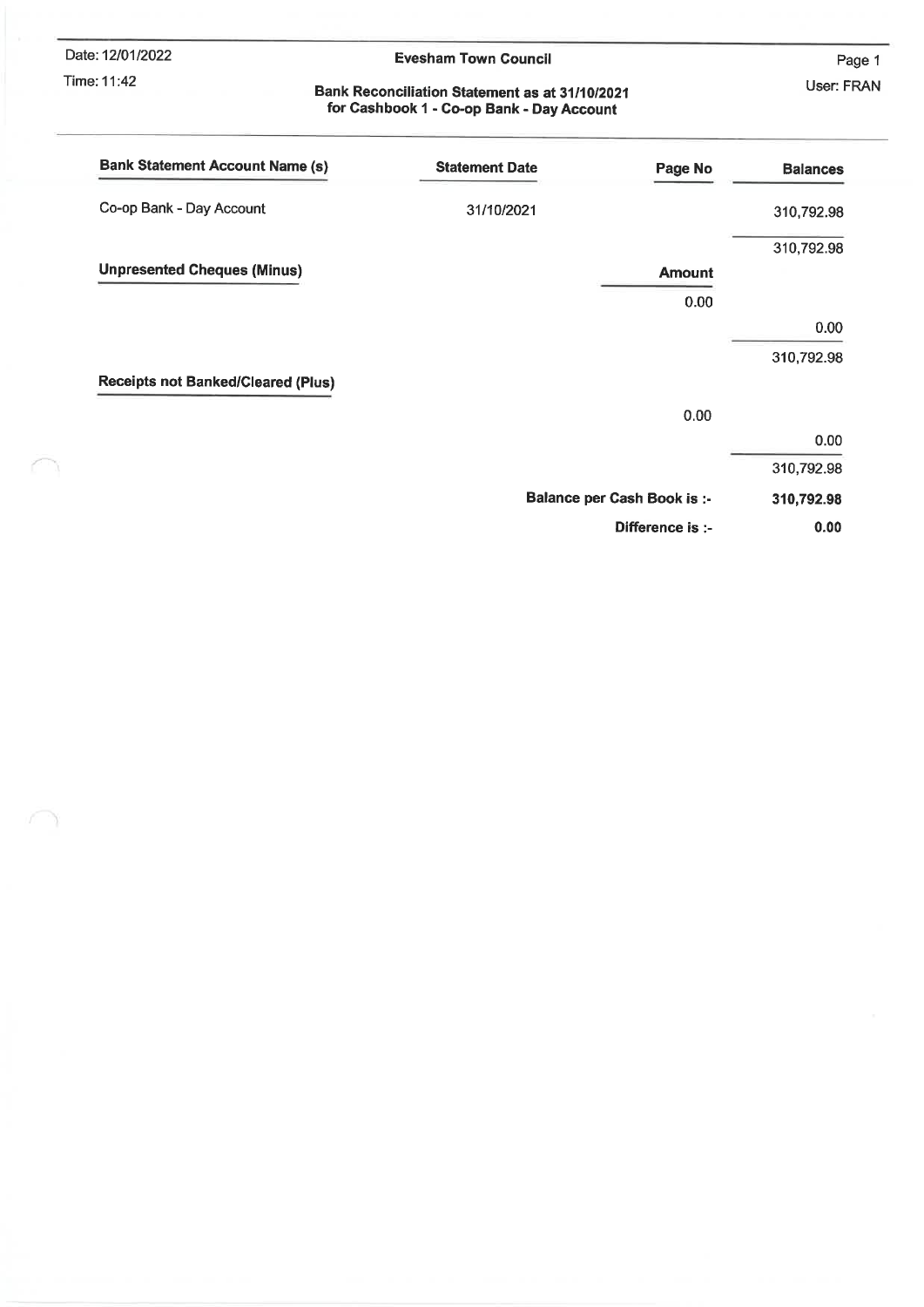#### **Evesham Town Council**

Time: 09:56

#### Cashbook 1

**Page: 1**

**User: FRAN**

**Co-op Bank - Day Account**

**For Month No: 7**

|                  | <b>Receipts for Month 7</b>     |           |                 | <b>Nominal Ledger Analysis</b> |  |      |                  |            |                                       |
|------------------|---------------------------------|-----------|-----------------|--------------------------------|--|------|------------------|------------|---------------------------------------|
|                  | Receipt Ref Name of Payer       |           | £ Amnt Received | £ Debtors                      |  |      | £ VAT A/c Centre |            | £ Amount Transaction Detail           |
|                  | <b>Balance Brought Fwd:</b>     |           | 569,397.43      |                                |  |      |                  | 569,397.43 |                                       |
|                  | No 1 Banked: 01/10/2021         | 121.00    |                 |                                |  |      |                  |            |                                       |
|                  | No 1 Simply Stone               |           | 121.00          |                                |  | 1400 | 440              |            | 121.00 Memorials                      |
|                  | 9 Banked: 01/10/2021            | 268.00    |                 |                                |  |      |                  |            |                                       |
|                  | 9 Sumup                         |           | 268.00          |                                |  | 1200 | 250              |            | 268.00 Sumup Town Hall Hire           |
|                  | No 2 Banked: 04/10/2021         | 2,332.54  |                 |                                |  |      |                  |            |                                       |
|                  | No 2 Evesham Abbey Trust        |           | 2,332.54        |                                |  | 1050 | 110              |            | 2,332.54 Salary Recharge              |
|                  | No 3 Banked: 04/10/2021         | 10,000.00 |                 |                                |  |      |                  |            |                                       |
|                  | No 3 Wychavon District Council  |           | 10,000.00       |                                |  | 1078 | 100              |            | 10,000.00 NHB Prince Henry            |
|                  | No 4 Banked: 05/10/2021         | 73.00     |                 |                                |  |      |                  |            |                                       |
|                  | No 4 Just Black                 |           | 73.00           |                                |  | 1400 | 440              |            | 73.00 Memorial                        |
|                  | No 5 Banked: 05/10/2021         | 718.68    |                 |                                |  |      |                  |            |                                       |
|                  | No 5 Sheldon Bosley Knight      |           | 718.68          |                                |  | 1405 | 440              |            | 718.68 Cemetery Lodge Rent            |
|                  | No 6 Banked: 07/10/2021         | 15.96     |                 |                                |  |      |                  |            |                                       |
|                  | No 6 Evesham Arts Association   |           | 15.96           |                                |  | 1200 | 250              |            | 15.96 Evesham Live                    |
|                  | Banked: 08/10/2021              | 25,000.00 |                 |                                |  |      |                  |            |                                       |
|                  | 08/10 Unity Trust - Day Account |           | 25,000.00       |                                |  | 225  |                  |            | 25,000.00 Reversal of transf in error |
|                  | No 7 Banked: 08/10/2021         | 932.00    |                 |                                |  |      |                  |            |                                       |
|                  | No 7 Memory Lane Memorials      |           | 932.00          |                                |  | 1400 | 440              |            | 932.00 Memorials                      |
|                  | Banked: 11/10/2021              | 1.00      |                 |                                |  |      |                  |            |                                       |
|                  | DD Unity Trust - Day Account    |           | 1.00            |                                |  | 225  |                  |            | 1.00 Co-op bank charges               |
|                  | Banked: 11/10/2021              | 90,000.00 |                 |                                |  |      |                  |            |                                       |
|                  | 11/10 Unity Trust - Day Account |           | 90,000.00       |                                |  | 225  |                  |            | 90,000.00 Reversal of transf in error |
|                  | No 8 Banked: 11/10/2021         | 95.00     |                 |                                |  |      |                  |            |                                       |
|                  | No 8 Lloyd                      |           | 95.00           |                                |  | 1200 | 250              |            | 95.00 Town Hall Hire                  |
|                  | No 9 Banked: 11/10/2021         | 194.00    |                 |                                |  |      |                  |            |                                       |
|                  | No 9 Angelika Sahal             |           | 194.00          |                                |  | 1200 | 250              |            | 194.00 Hall Hire                      |
|                  | 1 Banked: 11/10/2021            | 243.00    |                 |                                |  |      |                  |            |                                       |
|                  | Sales Recpts Page 87            |           | 243.00          | 243.00                         |  | 100  |                  |            | Sales Recpts Page 87                  |
|                  | No 10 Banked: 12/10/2021        | $-3.90$   |                 |                                |  |      |                  |            |                                       |
|                  | No 10 Bauer Consumer Media      |           | $-3.90$         |                                |  | 4095 | 110              |            | -3.90 Refund of fees in error         |
|                  | 2 Banked: 12/10/2021            | 2,718.00  |                 |                                |  |      |                  |            |                                       |
|                  | Sales Recpts Page 88            |           | 2,718.00        | 2,718.00                       |  | 100  |                  |            | Sales Recpts Page 88                  |
| 10 correct Bauer | 10 correct Banked: 12/10/2021   | 3.90      | 3.90            |                                |  | 4095 | 110              |            | 3.90 Correction                       |
|                  |                                 |           |                 |                                |  |      |                  |            |                                       |
| No 10 Cor Bauer  | No 10 Cor Banked: 12/10/2021    | 3.90      | 3.90            |                                |  | 4095 | 110              |            | 3.90 Correct Refund                   |
|                  |                                 |           |                 |                                |  |      |                  |            |                                       |

**Continued on Page 2**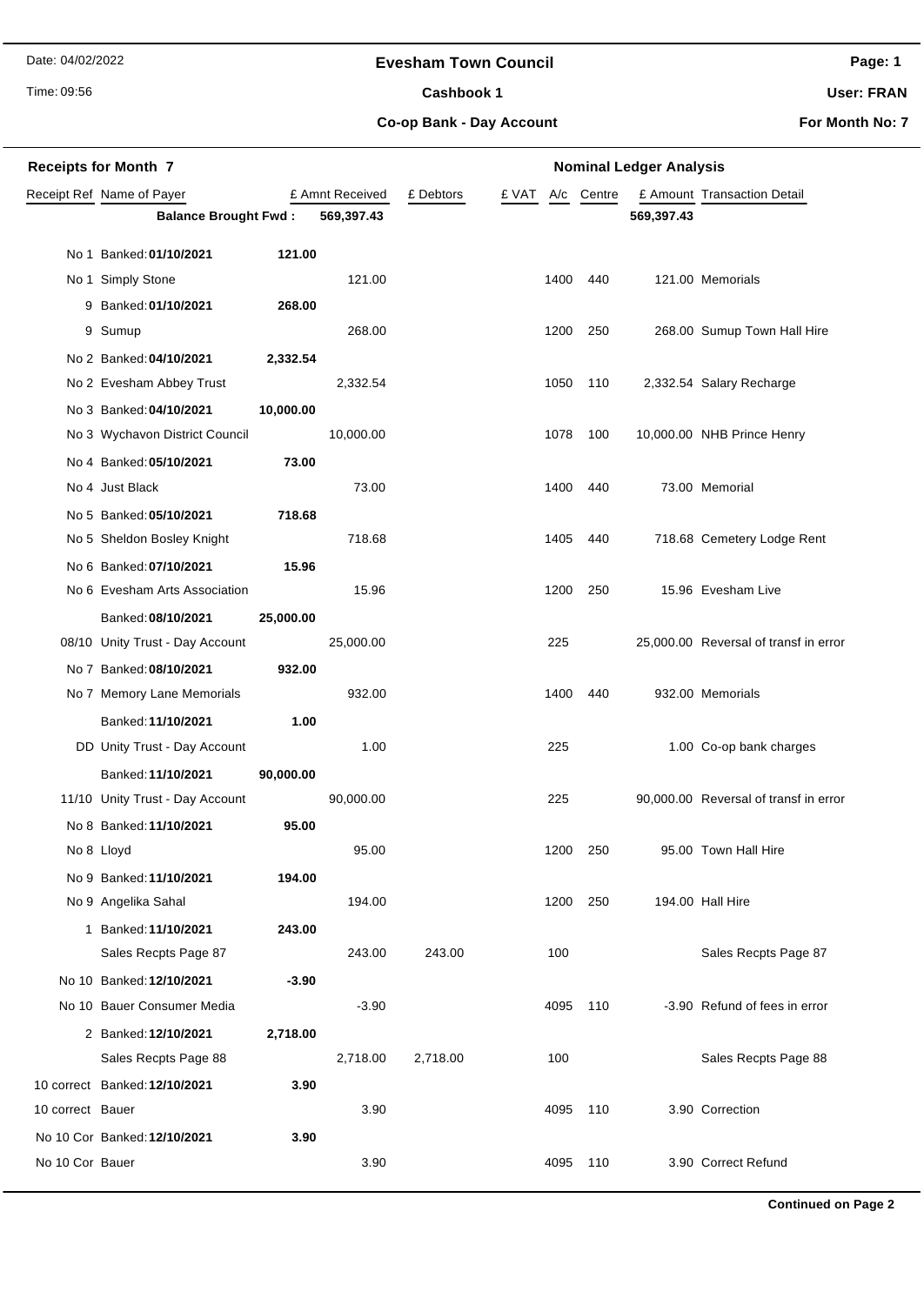Time: 09:56

#### **Evesham Town Council**

Cashbook 1

**Page: 2**

**User: FRAN**

**Co-op Bank - Day Account**

| <b>Receipts for Month 7</b><br><b>Nominal Ledger Analysis</b> |                                      |           |                 |           |                |          |        |  |                                 |
|---------------------------------------------------------------|--------------------------------------|-----------|-----------------|-----------|----------------|----------|--------|--|---------------------------------|
|                                                               | Receipt Ref Name of Payer            |           | £ Amnt Received | £ Debtors | £ VAT          | A/c      | Centre |  | £ Amount Transaction Detail     |
|                                                               |                                      |           |                 |           |                |          |        |  |                                 |
|                                                               | No 11 Banked: 14/10/2021             | 100.00    |                 |           |                |          |        |  |                                 |
|                                                               | No 11 Taste of India                 |           | 100.00          |           |                | 1105     | 310    |  | 100.00 Bonfire Night Concession |
|                                                               | No 12 Banked: 14/10/2021             | 15,000.00 |                 |           |                |          |        |  |                                 |
|                                                               | No 12 Wychavon District Council      |           | 15,000.00       |           |                | 1078     | 100    |  | 15,000.00 NHB Almonry Electrics |
|                                                               | Banked: 15/10/2021                   | 25,000.00 |                 |           |                |          |        |  |                                 |
|                                                               | New Bank 9 Unity Trust - Day Account |           | 25,000.00       |           |                | 225      |        |  | 25,000.00 New Bank 9            |
|                                                               | 51d correc Banked: 15/10/2021        | 100.00    |                 |           |                |          |        |  |                                 |
| 51d correc W Cleaner                                          |                                      |           | 100.00          |           |                | 4220     | 150    |  | 100.00 Cleaning                 |
|                                                               | 3 Banked: 25/10/2021                 | 71.00     |                 |           |                |          |        |  |                                 |
|                                                               | Sales Recpts Page 89                 |           | 71.00           | 71.00     |                | 100      |        |  | Sales Recpts Page 89            |
|                                                               | No 13 Banked: 27/10/2021             | 55.00     |                 |           |                |          |        |  |                                 |
|                                                               | No 13 iDance                         |           | 55.00           |           |                | 1200     | 250    |  | 55.00 Town Hall Hire            |
|                                                               | No 14 Banked: 27/10/2021             | 55.00     |                 |           |                |          |        |  |                                 |
|                                                               | No 14 iDance                         |           | 55.00           |           |                | 1200     | 250    |  | 55.00 Town Hall Hire            |
|                                                               | No 15 Banked: 28/10/2021             | 72.00     |                 |           |                |          |        |  |                                 |
|                                                               | No 15 SD Bullion                     |           | 72.00           |           |                | 1200     | 250    |  | 72.00 Town Hall Hire            |
|                                                               | No 16 Banked: 28/10/2021             | 100.00    |                 |           |                |          |        |  |                                 |
|                                                               | No 16 Angelika Sahal                 |           | 100.00          |           |                | 1105     | 310    |  | 100.00 Bonfire Concession       |
|                                                               | No 17 Banked: 29/10/2021             | 921.18    |                 |           |                |          |        |  |                                 |
|                                                               | No 17 LAMIT Property Fund            |           | 921.18          |           |                | 1085     | 100    |  | 921.18 Investment Interest      |
|                                                               | No 1 Banked: 31/10/2021              | 729.00    |                 |           |                |          |        |  |                                 |
|                                                               | No 1 Sumup - Almonry                 |           | 729.00          |           |                | 1500     | 500    |  | 729.00 Sum Up Almonry           |
|                                                               | No 2 Banked: 31/10/2021              | 109.33    |                 |           |                |          |        |  |                                 |
|                                                               | No 2 Sumup - Almonry                 |           | 109.33          |           |                | 1505 500 |        |  | 109.33 Sumup Almonry            |
|                                                               | No 3 Banked: 31/10/2021              | 225.12    |                 |           |                |          |        |  |                                 |
|                                                               | No 3 Sumup - Almonry                 |           | 225.12          |           | 37.52 1505     |          | 500    |  | 187.60 Sumup Almonry            |
|                                                               | No 4 Banked: 31/10/2021              | 92.95     |                 |           |                |          |        |  |                                 |
|                                                               | No 4 Sumup - Almonry                 |           | 92.95           |           | 15.49 1515 500 |          |        |  | 77.46 Sumup Almonry             |
|                                                               | No 5 Banked: 31/10/2021              | 16.00     |                 |           |                |          |        |  |                                 |
|                                                               | No 5 Sumup - Almonry                 |           | 16.00           |           |                | 1520     | 500    |  | 16.00 GBAP                      |
|                                                               | No 6 Banked: 31/10/2021              | 158.00    |                 |           |                |          |        |  |                                 |
|                                                               | No 6 Sumup - Almonry                 |           | 158.00          |           |                | 1100     | 310    |  | 158.00 Bonfire Tickets          |
|                                                               | No 7 Banked: 31/10/2021              | $-4.53$   |                 |           |                |          |        |  |                                 |
|                                                               | No 7 Sumup - Almonry                 |           | $-4.53$         |           |                | 4100     | 110    |  | -4.53 Sumup Almonry             |
|                                                               | No 8 Banked: 31/10/2021              | $-22.42$  |                 |           |                |          |        |  |                                 |
|                                                               | No 8 Sumup - Almonry                 |           | $-22.42$        |           |                | 4900     | 500    |  | -22.42 Sumup Almonry            |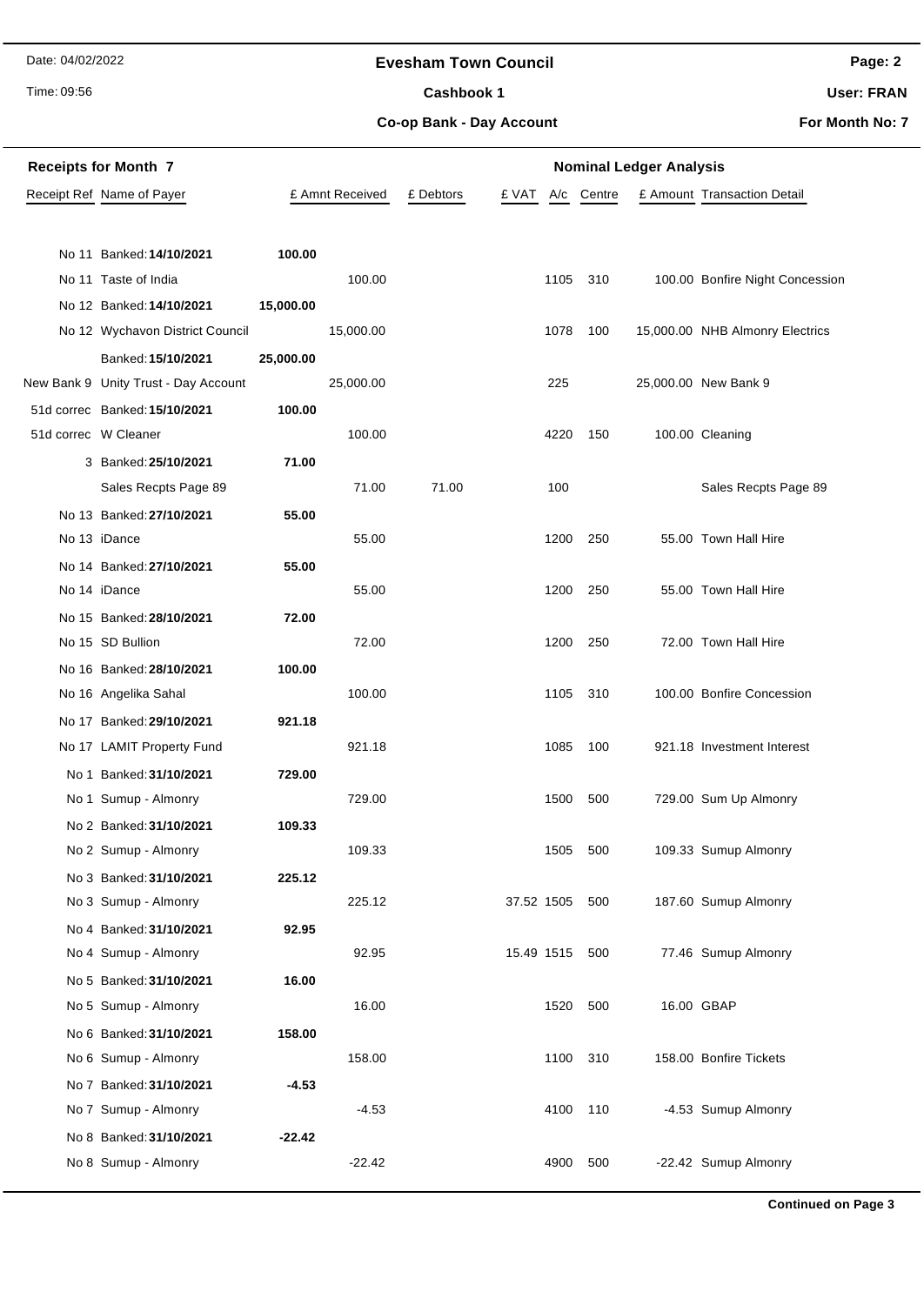| Date: 04/02/2022<br>Time: 09:56 |            | <b>Evesham Town Council</b>            |       |            | Page: 3<br>User: FRAN |  |  |  |  |
|---------------------------------|------------|----------------------------------------|-------|------------|-----------------------|--|--|--|--|
|                                 |            | Cashbook 1<br>Co-op Bank - Day Account |       |            |                       |  |  |  |  |
| <b>Total Receipts for Month</b> | 175.493.71 | 3.032.00                               | 53.01 | 172.408.70 |                       |  |  |  |  |
| <b>Cashbook Totals</b>          | 744,891.14 | 3,032.00                               | 53.01 | 741,806.13 |                       |  |  |  |  |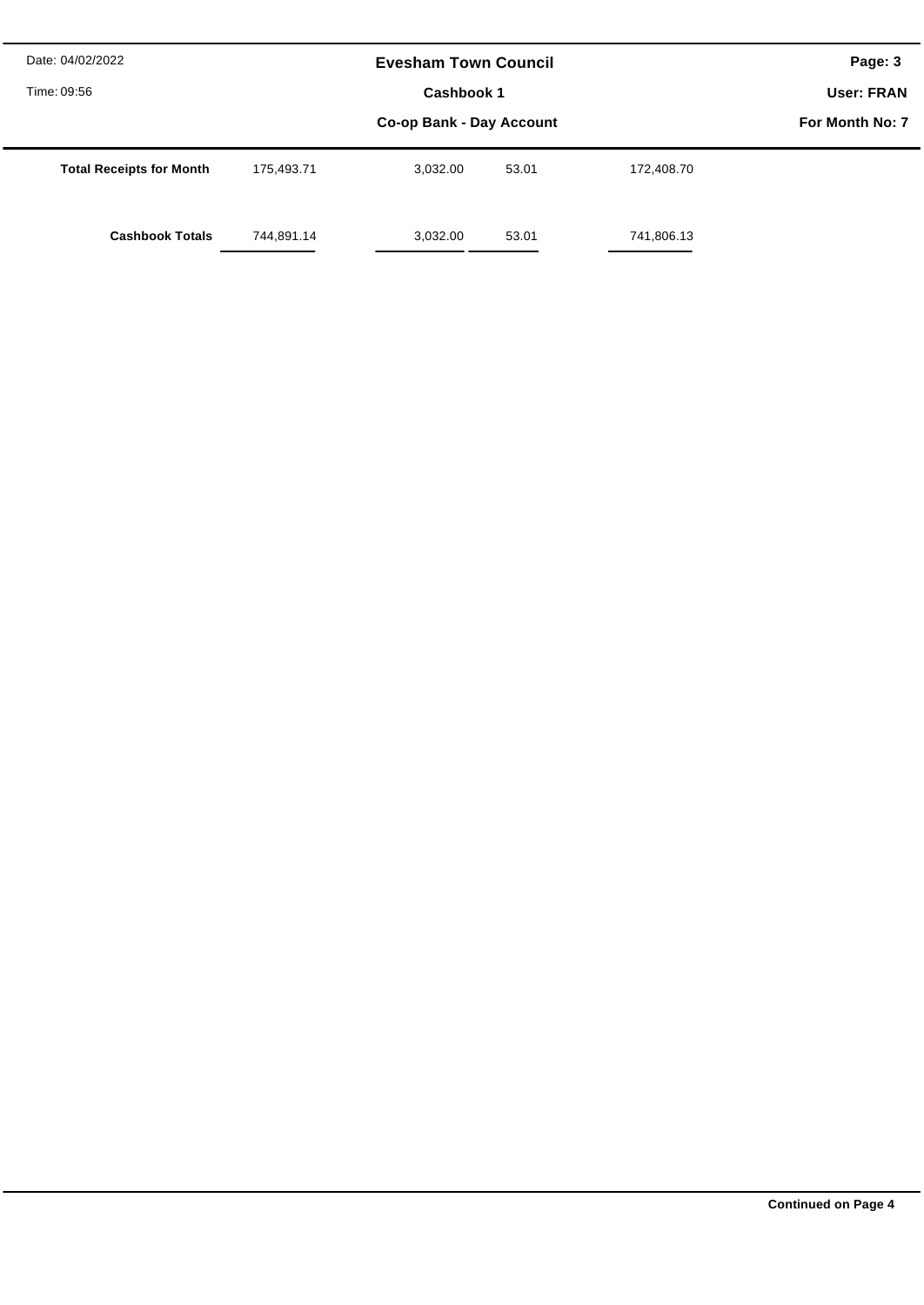#### **Evesham Town Council**

Time: 09:56

#### Cashbook 1

**Page: 4**

**User: FRAN**

#### **Co-op Bank - Day Account**

**For Month No: 7**

|            | <b>Payments for Month 7</b>        |                        |           |             |       |      |            | <b>Nominal Ledger Analysis</b> |                                         |
|------------|------------------------------------|------------------------|-----------|-------------|-------|------|------------|--------------------------------|-----------------------------------------|
| Date       | Payee Name                         | Reference £ Total Amnt |           | £ Creditors | £ VAT |      | A/c Centre |                                | £ Amount Transaction Detail             |
|            |                                    |                        |           |             |       |      |            |                                |                                         |
| 01/09/2021 | Wychavon District Council          | 4                      | 43.00     | 43.00       |       | 500  |            |                                | <b>NNDR Bengeworth Cem</b>              |
| 01/09/2021 | <b>Wychavon District Council</b>   | 5                      | 948.00    | 948.00      |       | 500  |            |                                | <b>NNDR The Almonry</b>                 |
| 01/09/2021 | <b>Wychavon District Council</b>   | 6                      | 122.00    | 122.00      |       | 500  |            |                                | <b>NNDR Waterside Cem</b>               |
| 01/09/2021 | Wychavon District Council          | 7                      | 359.00    | 359.00      |       | 500  |            |                                | <b>NNDR Town Hall</b>                   |
| 01/09/2021 | Wychavon District Council          | 8                      | 30.00     | 30.00       |       | 500  |            |                                | <b>NNDR Ad Roundabout</b><br>Listers    |
| 01/09/2021 | Wychavon District Council          | 9                      | 30.00     | 30.00       |       | 500  |            |                                | NNDR Ad Roundabout Vale<br>Link         |
| 21/09/2021 | <b>Francesca Pridding</b>          | 1                      | $-50.97$  |             |       | 4090 | 110        |                                | -50.97 Correction for Sumup<br>reader   |
| 01/10/2021 | Driver & Vehicle Licensing Age     | 1                      | 24.06     | 24.06       |       | 500  |            |                                | Vehicle Tax Reg BK65KFX                 |
| 01/10/2021 | <b>Wychavon District Council</b>   | 2                      | 18.00     | 18.00       |       | 500  |            |                                | <b>NNDR Hampton Cem</b>                 |
| 01/10/2021 | Wychavon DC                        | DD                     | 36.00     |             |       | 4215 | 430        |                                | 36.00 NNDR 500103609                    |
| 01/10/2021 | Wychavon District Council          | 6                      | 43.00     | 43.00       |       | 500  |            |                                | <b>NNDR Bengeworth Cem</b>              |
| 01/10/2021 | Wychavon District Council          | 3                      | 30.00     | 30.00       |       | 500  |            |                                | <b>NNDR Ad Roundabout</b><br>Listers    |
| 01/10/2021 | Wychavon District Council          | 10                     | 948.00    | 948.00      |       | 500  |            |                                | <b>NNDR The Almonry</b>                 |
| 01/10/2021 | <b>Wychavon District Council</b>   | 8                      | 122.00    | 122.00      |       | 500  |            |                                | <b>NNDR Waterside Cem</b>               |
| 01/10/2021 | <b>Wychavon District Council</b>   | 9                      | 359.00    | 359.00      |       | 500  |            |                                | <b>NNDR Town Hall</b>                   |
| 01/10/2021 | Wychavon District Council          | 11                     | 30.00     | 30.00       |       | 500  |            |                                | NNDR Ad Roundabout Vale<br>Link         |
| 01/10/2021 | EE                                 | 1                      | 26.71     | 26.71       |       | 500  |            |                                | Mobile Phone Bill                       |
| 02/10/2021 | <b>Wychavon District Council</b>   | 3                      | 454.00    | 454.00      |       | 500  |            |                                | Rates TC Office Full Year               |
| 04/10/2021 | Co-operative Bank                  | DD                     | 1.00      |             |       | 4100 | 110        |                                | 1.00 Statement Fee                      |
| 05/10/2021 | Co-operative Bank                  | DD                     | 10.00     |             |       | 4100 | 110        |                                | 10.00 Service Charge                    |
| 05/10/2021 | Co-operative Bank                  | DD                     | 26.50     |             |       | 4100 | 110        |                                | 26.50 Commission                        |
| 05/10/2021 | Opus Energy                        | $\overline{2}$         | 160.50    | 160.50      |       | 500  |            |                                | Electricity Supply - Almonry            |
| 06/10/2021 | <b>Bauer Consumer</b>              | DD                     | 3.90      |             |       | 4095 | 110        |                                | 3.90 Paid in Error                      |
| 06/10/2021 | Mixam Uk Ltd                       | 3,4                    | 99.50     | 99.50       |       | 500  |            |                                | Booklets for COP 26                     |
| 06/10/2021 | IT Colours of the World            | 4                      | 47.70     | 47.70       |       | 500  |            |                                | Town Plan Printing                      |
| 07/10/2021 | Evesham Festival of Brass          | TRANSFER               | 2,000.00  |             |       | 4300 | 180        |                                | 2,000.00 Grant Payment                  |
| 07/10/2021 | Unity Trust - Day Account          | 1                      | 20,000.00 |             |       | 225  |            |                                | 20,000,00 Old to new Bank               |
| 07/10/2021 | Merlin Office Supplies Ltd         | 6                      | 29.63     | 29.63       |       | 500  |            |                                | Stationery                              |
| 07/10/2021 | Merlin Office Supplies Ltd         | 9                      | 60.60     | 60.60       |       | 500  |            |                                | <b>Office Supplies</b>                  |
| 07/10/2021 | <b>LHR Property Partnership</b>    | 10                     | 82.81     | 82.81       |       | 500  |            |                                | <b>Electricity Abbey Lane</b>           |
| 07/10/2021 | <b>BT Office Broad Band</b>        | 11                     | 155.92    | 155.92      |       | 500  |            |                                | Office Broad Band                       |
| 07/10/2021 | Microshade Business<br>Consultant  | 12                     | 307.50    | 307.50      |       | 500  |            |                                | <b>IT Support</b>                       |
| 07/10/2021 | NI Family Holdings Northwick A     | 13                     | 500.00    | 500.00      |       | 500  |            |                                | Mayors Xmas Dinner                      |
| 07/10/2021 | Pete Bott Skips Ltd                | 14                     | 540.00    | 540.00      |       | 500  |            |                                | <b>Cemetery Skips</b>                   |
| 07/10/2021 | Gecom Solutions Ltd                | 710                    | 710.88    | 710.88      |       | 500  |            |                                | IT Software & Set up                    |
| 07/10/2021 | Microshade Business<br>Consultant  | 16                     | 825.30    | 825.30      |       | 500  |            |                                | IT Support                              |
| 07/10/2021 | <b>Action Pest Control Limited</b> | 17                     | 2,124.00  | 2,124.00    |       | 500  |            |                                | <b>Clock Tower Guano</b>                |
| 07/10/2021 | Jewson Ltd                         | 17a                    | 31.30     | 31.30       |       | 500  |            |                                | <b>Cemetery Supplies</b>                |
| 07/10/2021 | <b>Viking Direct</b>               | 18                     | 24.40     | 24.40       |       | 500  |            |                                | Stationery                              |
| 07/10/2021 | <b>SSE Southern Electric</b>       | 19                     | 18.65     | 18.65       |       | 500  |            |                                | <b>Electricity Abbey Park -</b><br>Dusk |
| 07/10/2021 | <b>SSE Southern Electric</b>       | 20                     | 76.95     | 76.95       |       | 500  |            |                                | <b>Electricity Abbey Prk -</b><br>Dawn  |
|            |                                    |                        |           |             |       |      |            |                                |                                         |

**Continued on Page 5**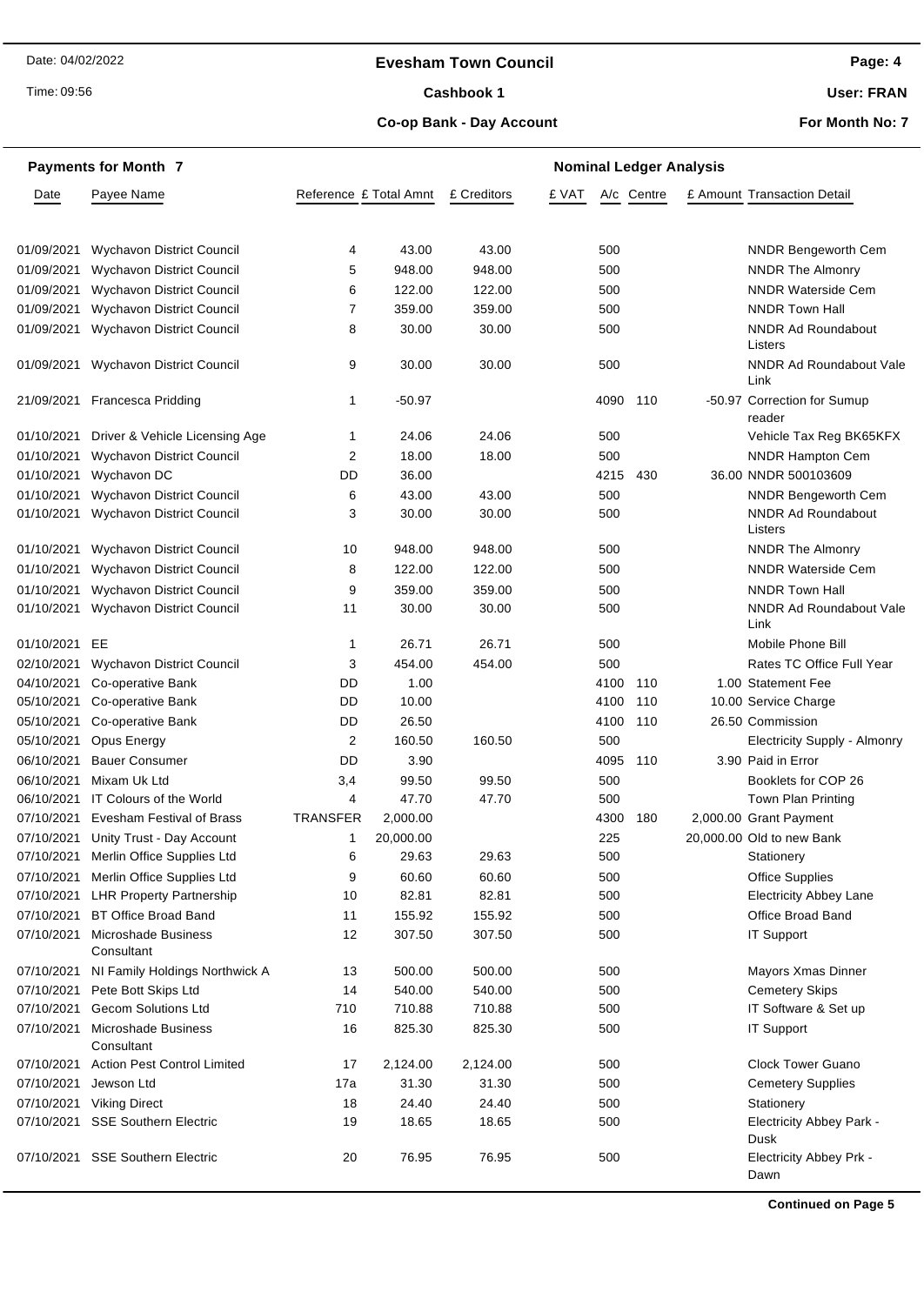#### **Evesham Town Council**

Time: 09:56

#### Cashbook 1

**User: FRAN**

#### **Co-op Bank - Day Account**

**For Month No: 7**

|            | <b>Payments for Month 7</b>           |                        | <b>Nominal Ledger Analysis</b> |             |       |      |            |  |                                            |  |
|------------|---------------------------------------|------------------------|--------------------------------|-------------|-------|------|------------|--|--------------------------------------------|--|
| Date       | Payee Name                            | Reference £ Total Amnt |                                | £ Creditors | £ VAT |      | A/c Centre |  | £ Amount Transaction Detail                |  |
|            |                                       |                        |                                |             |       |      |            |  |                                            |  |
| 07/10/2021 | <b>SSE Town Hall</b>                  | 21                     | 364.60                         | 364.60      |       | 500  |            |  | <b>Electricity Supply - Town</b><br>Hall   |  |
| 07/10/2021 | Iceland                               | 6                      | 7.10                           | 7.10        |       | 500  |            |  | Refreshments                               |  |
| 07/10/2021 | Home Bargains                         | $\overline{7}$         | 6.28                           | 6.28        |       | 500  |            |  | Refreshments & PPE                         |  |
| 07/10/2021 | Aroma Prime                           | 8                      | 24.98                          | 24.98       |       | 500  |            |  | Aroma Scents                               |  |
| 08/10/2021 | Unity Trust - Day Account             | New Bank 1             | 25,000.00                      |             |       | 225  |            |  | 25,000.00 Trf from Co-op to Unity<br>Trust |  |
| 08/10/2021 | <b>Peninsula Business Services Lt</b> | 22/23                  | 52.20                          | 52.20       |       | 500  |            |  | <b>HR Support</b>                          |  |
| 08/10/2021 | Morrisons                             | 24                     | 12.50                          | 12.50       |       | 500  |            |  | <b>Allotment Meeting</b><br>Refreshments   |  |
| 08/10/2021 | Citron Hygiene Ltd - TIC              | $25 - 28$              | 102.66                         | 102.66      |       | 500  |            |  | <b>Hygiene Bins</b>                        |  |
| 08/10/2021 | Citron Hygiene Ltd - Town Hall        | 29-32                  | 314.22                         | 314.22      |       | 500  |            |  | <b>Hygiene Bins</b>                        |  |
| 11/10/2021 | Unity Trust - Day Account             | New Bank 2             | 25,000.00                      |             |       | 225  |            |  | 25,000.00 Trf from Co-op to Unity<br>Trust |  |
| 11/10/2021 | Unity Trust - Day Account             | New Bank 3             | 30,000.00                      |             |       | 225  |            |  | 30,000.00 Trf from Co-op to Unity<br>Trust |  |
| 11/10/2021 | Unity Trust - Day Account             | New Bank 4             | 30,000.00                      |             |       | 225  |            |  | 30,000.00 Trf from Co-op to Unity<br>Trust |  |
| 11/10/2021 | Unity Trust - Day Account             | New Bank 5             | 30,000.00                      |             |       | 225  |            |  | 30,000.00 Trf from Co-op to Unity<br>Trust |  |
| 11/10/2021 | Unity Trust - Day Account             | Corr. Coop             | 1.00                           |             |       | 225  |            |  | 1.00 Reimburse Co-op Charge                |  |
| 11/10/2021 | Unity Trust - Day Account             | Corr Coop              | 1.00                           |             |       | 225  |            |  | 1.00 Extra Correction Co-op<br>Charge      |  |
| 11/10/2021 | Opus Energy Mess Room                 | DD                     | 16.91                          |             | 0.80  | 4205 | 440        |  | 16.11 Electric Mess Room Missing<br>Inv    |  |
| 11/10/2021 | <b>Fuel Card Services Ltd</b>         | 33                     | 97.31                          | 97.31       |       | 500  |            |  | <b>Cemetery Fuel</b>                       |  |
| 12/10/2021 | Unity Trust - Day Account             | New Bank 6             | 25,000.00                      |             |       | 225  |            |  | 25,000.00 Trf from Co-op to Unity<br>Trust |  |
| 12/10/2021 | <b>G-Force Fireworks</b>              | 36                     | 6,000.00                       | 6,000.00    |       | 500  |            |  | Bonfire Fireworks 5th Nov<br>2021          |  |
| 12/10/2021 | <b>Peninsula Business Services Lt</b> | 35                     | 184.00                         | 184.00      |       | 500  |            |  | <b>HR Services</b>                         |  |
| 13/10/2021 | Unity Trust - Day Account             | New Bank 7             | 25,000.00                      |             |       | 225  |            |  | 25,000.00 Trf from Co-op to Unity<br>Trust |  |
| 13/10/2021 | <b>Environment Agency</b>             | <b>TRANSFER</b>        | 170.00                         |             |       | 4125 | 400        |  | 170.00 FRAP Fee Battleton                  |  |
| 14/10/2021 | Unity Trust - Day Account             | Corr DVLA              | 275.00                         |             |       | 225  |            |  | 275.00 Correct DVLA Cashbook               |  |
| 14/10/2021 | Mainstream Digital Ltd                | 37/38                  | 26.52                          | 26.52       |       | 500  |            |  | Office Phone                               |  |
| 14/10/2021 | Unity Trust - Day Account             | Unaccounte             | 25,000.00                      |             |       | 225  |            |  | 25,000.00 Tfr to New Bank                  |  |
| 15/10/2021 | Unity Trust - Day Account             | New Bank 8             | 25,000.00                      |             |       | 225  |            |  | 25,000.00 Trf from Co-op to Unity<br>Trust |  |
| 15/10/2021 | Unity Trust - Day Account             | New Bank 9             | 25,000.00                      |             |       | 225  |            |  | 25,000.00 Trf from Co-op to Unity<br>Trust |  |
| 15/10/2021 | <b>Clock Winder</b>                   | <b>TRANSFER</b>        | 100.00                         |             |       | 4600 | 400        |  | 100.00 Co-operative Bank                   |  |
| 15/10/2021 | Simon De Montfort Society             | 39                     | 26.94                          | 26.94       |       | 500  |            |  | Commission                                 |  |
| 15/10/2021 | Vale Gardens Ltd                      | 40/41                  | 62.54                          | 62.54       |       | 500  |            |  | Trousers                                   |  |
| 15/10/2021 | <b>Evesham Historic Society</b>       | 42                     | 78.28                          | 78.28       |       | 500  |            |  | Commission                                 |  |
| 15/10/2021 | Citron Hygiene Ltd - Town Hall        | 44                     | 52.11                          | 52.11       |       | 500  |            |  | Town Hall Hygiene                          |  |
| 15/10/2021 | Citron Hygiene Ltd - TIC              | 45                     | 52.11                          | 52.11       |       | 500  |            |  | Almonry Hygiene                            |  |
| 15/10/2021 | <b>Smart Office Solutions (Cotswo</b> | 46                     | 125.34                         | 125.34      |       | 500  |            |  | Photo Copies                               |  |
| 15/10/2021 | Wychavon District Council             | 47                     | 279.32                         | 279.32      |       | 500  |            |  | Empty Public Bins x 3                      |  |
| 15/10/2021 | Time Assured Ltd                      | 48                     | 540.00                         | 540.00      |       | 500  |            |  | Repair Town Hall Clock                     |  |

**Continued on Page 6**

**Page: 5**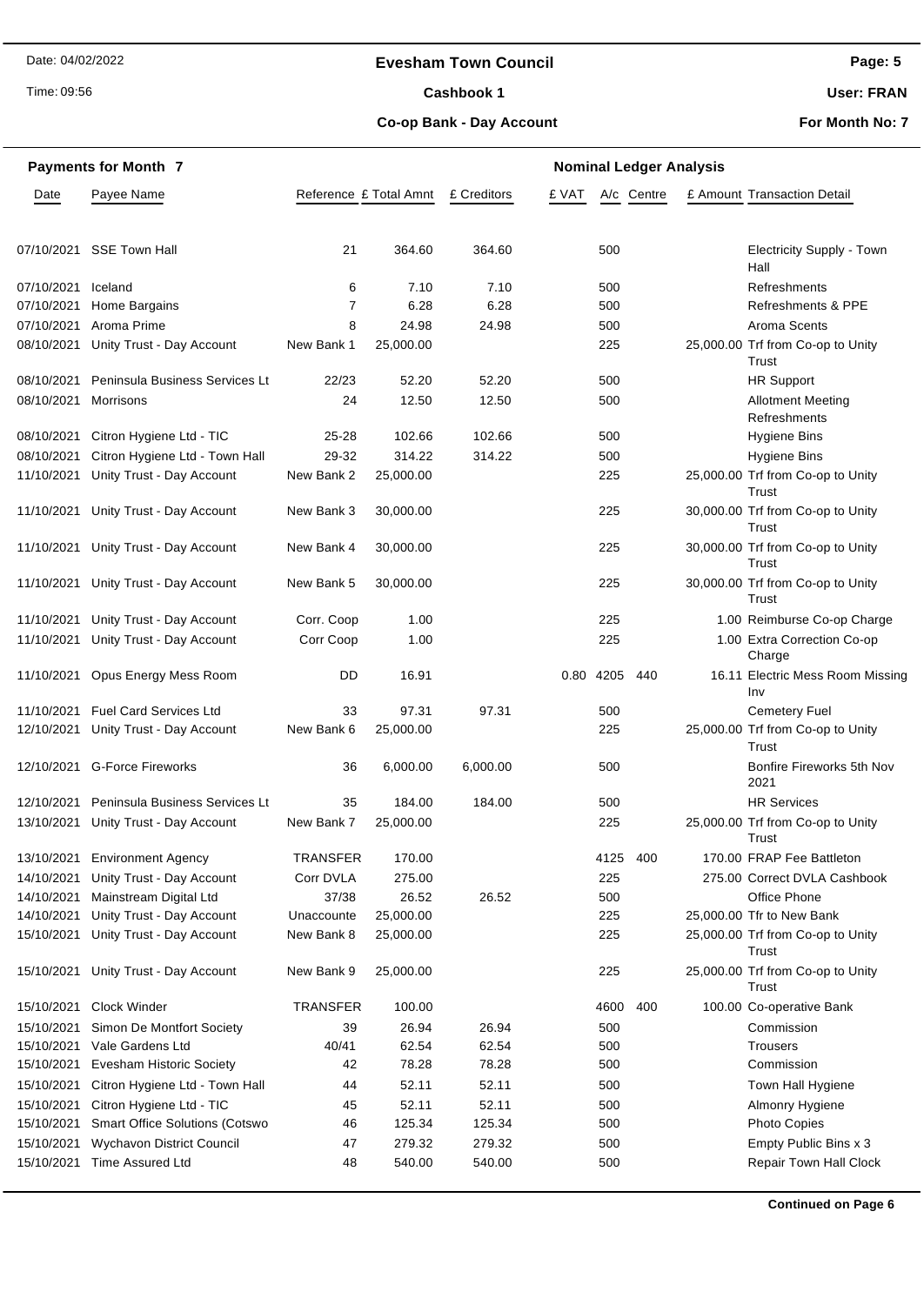#### **Evesham Town Council**

Time: 09:56

#### Cashbook 1

**Page: 6**

**User: FRAN**

#### **Co-op Bank - Day Account**

|            | <b>Payments for Month 7</b>     |                 |                        | <b>Nominal Ledger Analysis</b> |       |            |            |                                            |  |  |  |
|------------|---------------------------------|-----------------|------------------------|--------------------------------|-------|------------|------------|--------------------------------------------|--|--|--|
| Date       | Payee Name                      |                 | Reference £ Total Amnt | £ Creditors                    | £ VAT | A/c Centre |            | £ Amount Transaction Detail                |  |  |  |
| 15/10/2021 | <b>LGRC Associates Ltd</b>      | 49              | 948.00                 | 948.00                         | 500   |            |            | <b>Financial Support Services</b>          |  |  |  |
| 15/10/2021 | W Cleaners                      | 50a             | 100.00                 | 100.00                         | 500   |            |            | <b>Office Cleaning</b>                     |  |  |  |
| 15/10/2021 | W Cleaners                      | 50 <sub>b</sub> | 350.00                 | 350.00                         | 500   |            |            | Almonry Cleaner                            |  |  |  |
| 15/10/2021 | W Cleaners                      | 50 <sub>c</sub> | 850.00                 | 850.00                         | 500   |            |            | <b>Town Hall Caretaker</b>                 |  |  |  |
| 15/10/2021 | W Cleaners                      | 51a             | 125.00                 | 125.00                         | 500   |            |            | Office Cleaner - August                    |  |  |  |
| 15/10/2021 | W Cleaners                      | 51 <sub>b</sub> | 350.00                 | 350.00                         | 500   |            |            | Almonry Cleaner - August                   |  |  |  |
|            | 15/10/2021 W Cleaners           | 51c             | 850.00                 | 850.00                         | 500   |            |            | Town Hall Caretaking -                     |  |  |  |
|            |                                 |                 |                        |                                |       |            |            | August                                     |  |  |  |
| 15/10/2021 | <b>Viking Direct</b>            | 52              | 41.40                  | 41.40                          | 500   |            |            | Stationery                                 |  |  |  |
| 15/10/2021 | W Cleaner                       | 51D             | 100.00                 |                                | 4220  | 150        |            | 100.00 Cleaning                            |  |  |  |
| 18/10/2021 | Unity Trust - Day Account       | New Bank10      | 25,000.00              |                                | 225   |            |            | 25,000.00 Trf from Co-op to Unity<br>Trust |  |  |  |
| 18/10/2021 | Unity Trust - Day Account       | New Bank11      | 25,000.00              |                                | 225   |            |            | 25,000.00 Trf from Co-op to Unity<br>Trust |  |  |  |
| 18/10/2021 | Unity Trust - Day Account       | New Bank12      | 25,000.00              |                                | 225   |            |            | 25,000.00 Trf from Co-op to Unity<br>Trust |  |  |  |
| 18/10/2021 | Unity Trust - Day Account       | Corr Coop       | 1.00                   |                                | 225   |            |            | 1.00 Reimburse Co-op Charge                |  |  |  |
| 19/10/2021 | Unity Trust - Day Account       | New Bank13      | 25,000.00              |                                | 225   |            |            | 25,000.00 Trf from Co-op to Unity<br>Trust |  |  |  |
| 20/10/2021 | Unity Trust - Day Account       | New Bank14      | 25,000.00              |                                | 225   |            |            | 25,000.00 Trf from Co-op to Unity<br>Trust |  |  |  |
| 25/10/2021 | Unity Trust - Day Account       | Corr. Coop      | 1.00                   |                                | 225   |            |            | 1.00 Reimburse Co-op Charge                |  |  |  |
|            | <b>Total Payments for Month</b> |                 | 434,098.16             | 21,405.82                      | 0.80  |            | 412,691.54 |                                            |  |  |  |
|            | <b>Balance Carried Fwd</b>      |                 | 310,792.98             |                                |       |            |            |                                            |  |  |  |
|            | <b>Cashbook Totals</b>          |                 | 744,891.14             | 21,405.82                      | 0.80  |            | 723,484.52 |                                            |  |  |  |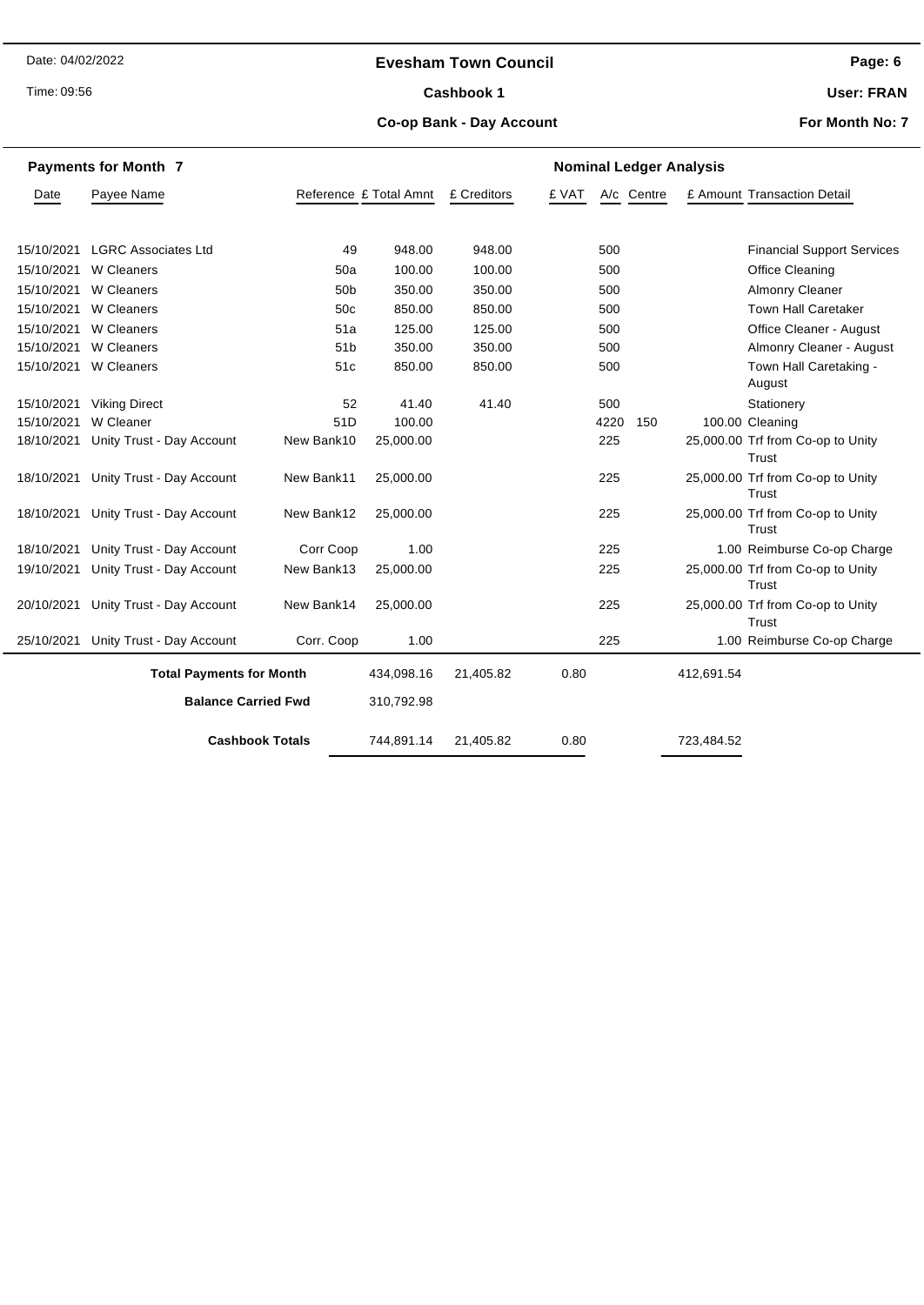#### Evesham Town Council

Time: 09:57

### Cashbook 6

Unity Trust - Day Account

Page: 1 User: FRAN

| Receipts for Month 7                | Nominal Ledger Analysis |                 |                    |     |        |                                         |
|-------------------------------------|-------------------------|-----------------|--------------------|-----|--------|-----------------------------------------|
| Receipt Ref Name of Payer           |                         | £ Amnt Received | £ Debtors<br>e vat | A/c | Centre | £ Amount Transaction Detail             |
|                                     |                         |                 |                    |     |        |                                         |
| Banked: 07/10/2021                  | 20,000.00               |                 |                    |     |        |                                         |
| 1 Co-op Bank - Day Account          |                         | 20,000.00       |                    | 200 |        | 20,000.00 Old to new Bank               |
| Banked: 08/10/2021                  | 25,000.00               |                 |                    |     |        |                                         |
| New Bank 1 Co-op Bank - Day Account |                         | 25,000.00       |                    | 200 |        | 25,000.00 Trf from Co-op to Unity Trust |
| Banked: 11/10/2021                  | 25,000.00               |                 |                    |     |        |                                         |
| New Bank 2 Co-op Bank - Day Account |                         | 25,000.00       |                    | 200 |        | 25,000.00 Trf from Co-op to Unity Trust |
| Banked: 11/10/2021                  | 30,000.00               |                 |                    |     |        |                                         |
| New Bank 3 Co-op Bank - Day Account |                         | 30,000.00       |                    | 200 |        | 30,000.00 Trf from Co-op to Unity Trust |
| Banked: 11/10/2021                  | 30,000.00               |                 |                    |     |        |                                         |
| New Bank 4 Co-op Bank - Day Account |                         | 30,000.00       |                    | 200 |        | 30,000.00 Trf from Co-op to Unity Trust |
| Banked: 11/10/2021                  | 30,000.00               |                 |                    |     |        |                                         |
| New Bank 5 Co-op Bank - Day Account |                         | 30,000.00       |                    | 200 |        | 30,000.00 Trf from Co-op to Unity Trust |
| Banked: 11/10/2021                  | 1.00                    |                 |                    |     |        |                                         |
| Corr. Coop Co-op Bank - Day Account |                         | 1.00            |                    | 200 |        | 1.00 Reimburse Co-op Charge             |
| Banked: 11/10/2021                  | 1.00                    |                 |                    |     |        |                                         |
| Corr Coop Co-op Bank - Day Account  |                         | 1.00            |                    | 200 |        | 1.00 Extra Correction Co-op Charge      |
| Banked: 12/10/2021                  | 25,000.00               |                 |                    |     |        |                                         |
| New Bank 6 Co-op Bank - Day Account |                         | 25,000.00       |                    | 200 |        | 25,000.00 Trf from Co-op to Unity Trust |
| Banked: 13/10/2021                  | 25,000.00               |                 |                    |     |        |                                         |
| New Bank 7 Co-op Bank - Day Account |                         | 25,000.00       |                    | 200 |        | 25,000.00 Trf from Co-op to Unity Trust |
| Banked: 14/10/2021                  | 275.00                  |                 |                    |     |        |                                         |
| Corr DVLA Co-op Bank - Day Account  |                         | 275.00          |                    | 200 |        | 275.00 Correct DVLA Cashbook            |
| Banked: 14/10/2021                  | 25,000.00               |                 |                    |     |        |                                         |
| Unaccounte Co-op Bank - Day Account |                         | 25,000.00       |                    | 200 |        | 25,000.00 Tfr to New Bank               |
| Banked: 15/10/2021                  | 25,000.00               |                 |                    |     |        |                                         |
| New Bank 8 Co-op Bank - Day Account |                         | 25,000.00       |                    | 200 |        | 25,000.00 Trf from Co-op to Unity Trust |
| Banked: 15/10/2021                  | 25,000.00               |                 |                    |     |        |                                         |
| New Bank 9 Co-op Bank - Day Account |                         | 25,000.00       |                    | 200 |        | 25,000.00 Trf from Co-op to Unity Trust |
| Banked: 18/10/2021                  | 25,000.00               |                 |                    |     |        |                                         |
| New Bank10 Co-op Bank - Day Account |                         | 25,000.00       |                    | 200 |        | 25,000.00 Trf from Co-op to Unity Trust |
| Banked: 18/10/2021                  | 25,000.00               |                 |                    |     |        |                                         |
| New Bank11 Co-op Bank - Day Account |                         | 25,000.00       |                    | 200 |        | 25,000.00 Trf from Co-op to Unity Trust |
| Banked: 18/10/2021                  | 25,000.00               |                 |                    |     |        |                                         |
| New Bank12 Co-op Bank - Day Account |                         | 25,000.00       |                    | 200 |        | 25,000.00 Trf from Co-op to Unity Trust |
| Banked: 18/10/2021                  | 1.00                    |                 |                    |     |        |                                         |
| Corr Coop Co-op Bank - Day Account  |                         | 1.00            |                    | 200 |        | 1.00 Reimburse Co-op Charge             |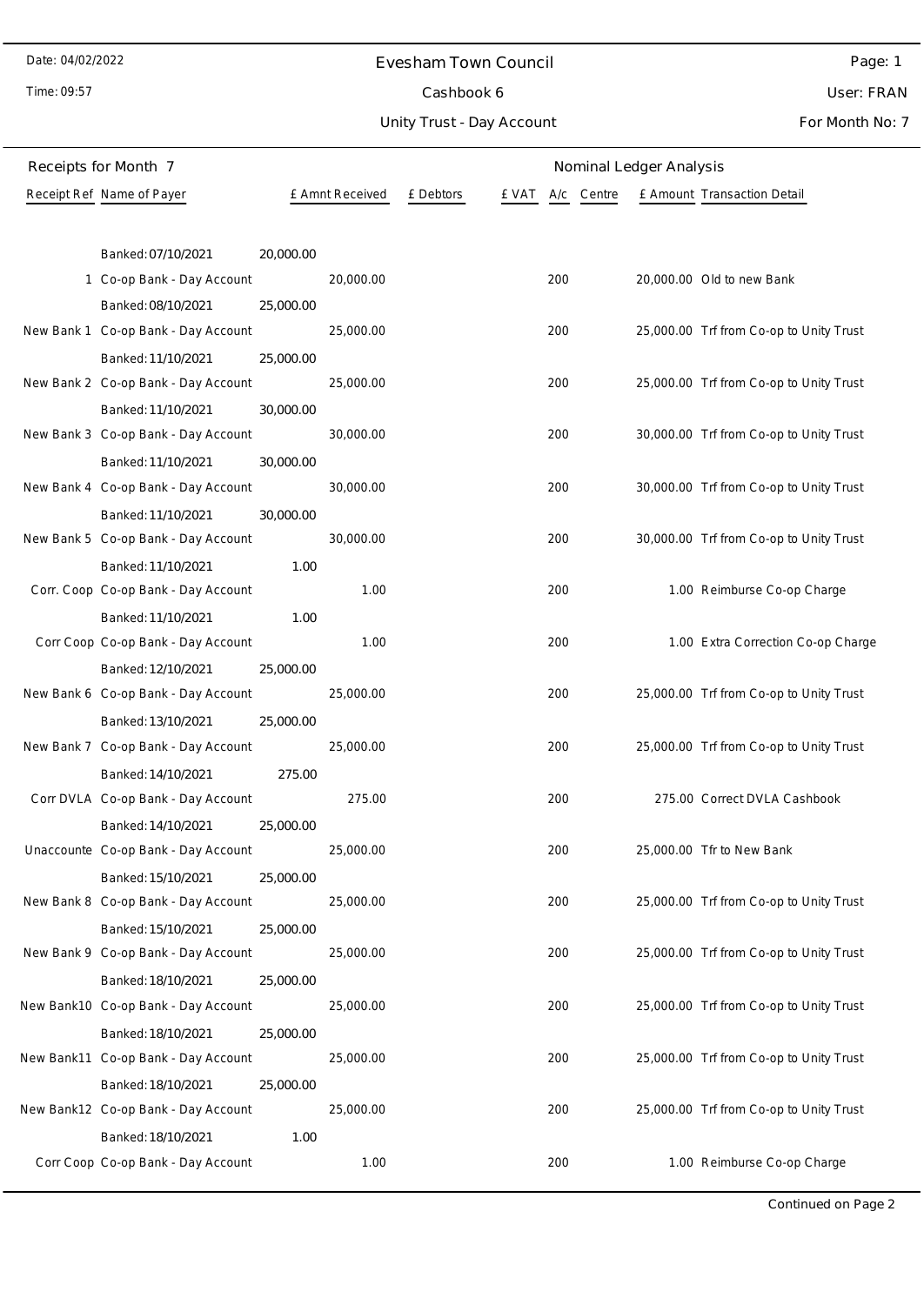#### Evesham Town Council

Time: 09:57

 $\overline{\phantom{0}}$ 

## Cashbook 6

Unity Trust - Day Account

Page: 2 User: FRAN

|                   | Receipts for Month 7                |            |                 |           |       |      |            | Nominal Ledger Analysis |                                         |
|-------------------|-------------------------------------|------------|-----------------|-----------|-------|------|------------|-------------------------|-----------------------------------------|
|                   | Receipt Ref Name of Payer           |            | £ Amnt Received | £ Debtors | £ VAT |      | A/c Centre |                         | £ Amount Transaction Detail             |
|                   |                                     |            |                 |           |       |      |            |                         |                                         |
|                   | Banked: 19/10/2021                  | 25,000.00  |                 |           |       |      |            |                         |                                         |
|                   | New Bank13 Co-op Bank - Day Account |            | 25,000.00       |           |       | 200  |            |                         | 25,000.00 Trf from Co-op to Unity Trust |
|                   | Banked: 20/10/2021                  | 25,000.00  |                 |           |       |      |            |                         |                                         |
|                   | New Bank14 Co-op Bank - Day Account |            | 25,000.00       |           |       | 200  |            |                         | 25,000.00 Trf from Co-op to Unity Trust |
|                   | Banked: 25/10/2021                  | 1.00       |                 |           |       |      |            |                         |                                         |
|                   | Corr. Coop Co-op Bank - Day Account |            | 1.00            |           |       | 200  |            |                         | 1.00 Reimburse Co-op Charge             |
|                   | Bonfire 1 Banked: 25/10/2021        | 200.00     |                 |           |       |      |            |                         |                                         |
| Bonfire 1 J Jones |                                     |            | 200.00          |           |       | 1105 | 310        |                         | 200.00 Bonfire Concession               |
|                   | HistEng Banked: 25/10/2021          | 3,909.00   |                 |           |       |      |            |                         |                                         |
|                   | HistEng Historic England            |            | 3,909.00        |           |       | 1091 | 500        |                         | 3,909.00 Grant rec'd - Historic England |
|                   | VAT Banked: 28/10/2021              | 12,585.09  |                 |           |       |      |            |                         |                                         |
|                   | VAT HMRC                            |            | 12,585.09       |           |       | 105  |            |                         | 12,585.09 Q2 VAT reclaim                |
|                   | Bonfire 2 Banked: 28/10/2021        | 100.00     |                 |           |       |      |            |                         |                                         |
|                   | Bonfire 2 RT Catering               |            | 100.00          |           |       | 1105 | 310        |                         | 100.00 Bonfire Concession               |
|                   | <b>Total Receipts for Month</b>     | 427,073.09 |                 | 0.00      | 0.00  |      |            | 427,073.09              |                                         |
|                   |                                     |            |                 |           |       |      |            |                         |                                         |
|                   | <b>Cashbook Totals</b>              | 427,073.09 |                 | 0.00      | 0.00  |      |            | 427,073.09              |                                         |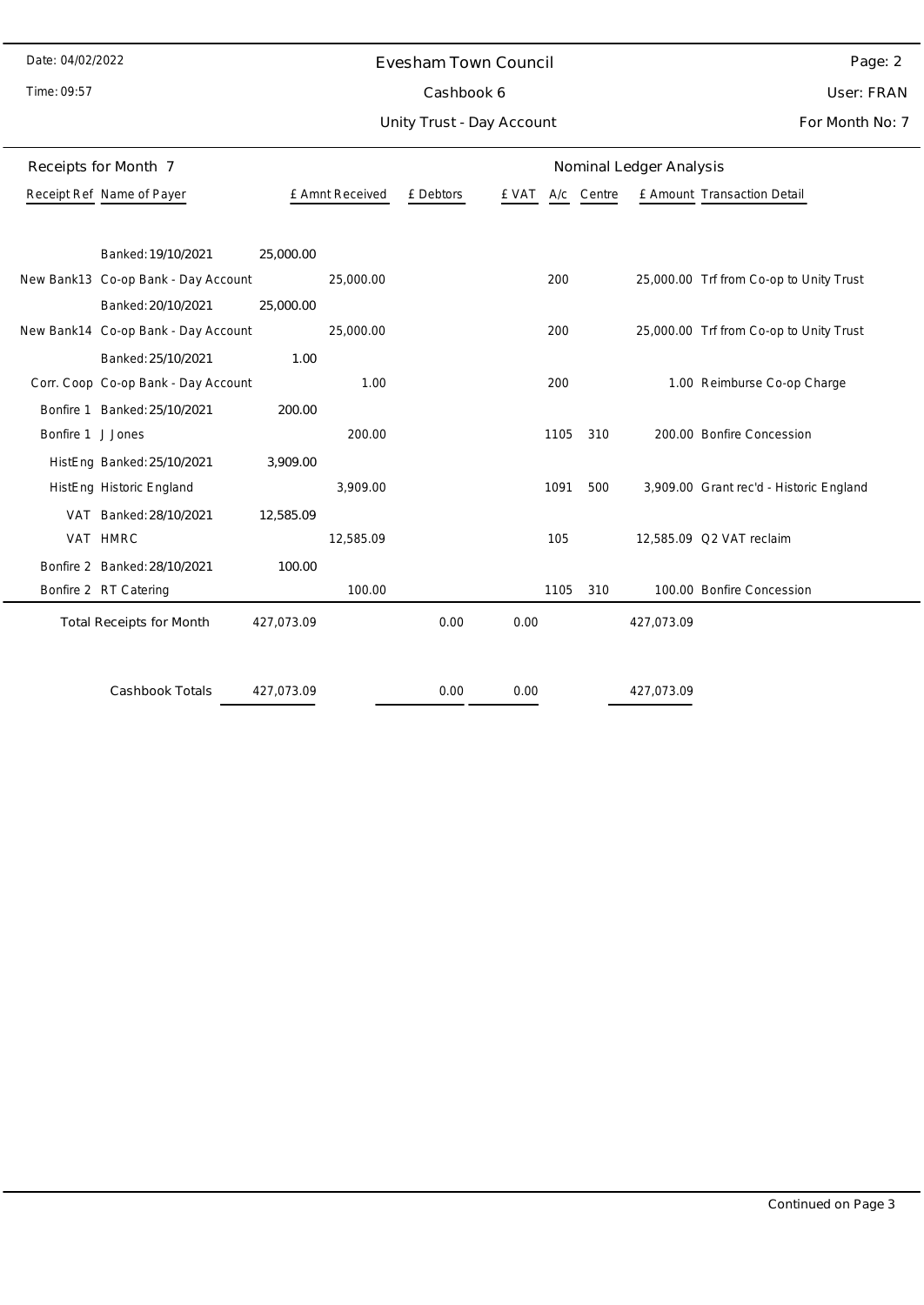#### Evesham Town Council

Time: 09:57

### Cashbook 6

Unity Trust - Day Account

Page: 3

User: FRAN

|            | Payments for Month 7            |                        | Nominal Ledger Analysis |             |       |      |            |  |                                       |
|------------|---------------------------------|------------------------|-------------------------|-------------|-------|------|------------|--|---------------------------------------|
| Date       | Payee Name                      | Reference £ Total Amnt |                         | £ Creditors | E VAT |      | A/c Centre |  | <b>£ Amount Transaction Detail</b>    |
| 08/10/2021 | Wychavon District Council       | 56                     | 1,362.00                | 1,362.00    |       | 500  |            |  | Rates TC Office Full Year             |
| 08/10/2021 | Co-op Bank - Day Account        | 08/10                  | 25,000.00               |             |       | 200  |            |  | 25,000.00 Reversal of transf in error |
| 11/10/2021 | Co-operative Bank               | DD                     | 1.00                    |             |       | 4100 | 110        |  | 1.00 Statement Fee                    |
| 11/10/2021 | Co-op Bank - Day Account        | DD                     | 1.00                    |             |       | 200  |            |  | 1.00 Co-op bank charges               |
| 11/10/2021 | Co-op Bank - Day Account        | 11/10                  | 90,000.00               |             |       | 200  |            |  | 90,000.00 Reversal of transf in error |
| 14/10/2021 | Driver & Vehicle Licensing Age  | DD                     | 275.00                  |             |       | 4655 | 400        |  | 275.00 PJ13BSX Van Road Tax           |
| 15/10/2021 | Co-op Bank - Day Account        | New Bank 9             | 25,000.00               |             |       | 200  |            |  | 25,000.00 New Bank 9                  |
| 18/10/2021 | Co-operative Bank               | DD                     | 1.00                    |             |       | 4100 | 110        |  | 1.00 Statement Fee                    |
| 18/10/2021 | <b>British Flora</b>            | 1                      | 135.72                  | 135.72      |       | 500  |            |  | <b>Town Plan Plants</b>               |
| 18/10/2021 | M.T James Ltd                   | 2                      | 15,595.93               | 15,595.93   |       | 500  |            |  | <b>Almonry Electrical Repairs</b>     |
| 18/10/2021 | College of Arms                 | 3                      | 20.00                   | 20.00       |       | 500  |            |  | Licence Permissions                   |
| 18/10/2021 | Rialtas Business Solutions Ltd  | 5                      | 3,654.00                | 3,654.00    |       | 500  |            |  | Omega Software                        |
| 18/10/2021 | Frank Haywood Associates Ltd    | 6                      | 2,938.80                | 2,938.80    |       | 500  |            |  | Almonry Structural Survey             |
| 19/10/2021 | <b>Fuel Card Services Ltd</b>   | 7                      | 142.76                  | 142.76      |       | 500  |            |  | Fuel                                  |
| 20/10/2021 | Arnold Bartosch Ltd             | 8                      | 6,600.00                | 6,600.00    |       | 500  |            |  | Almonry Repair Walls                  |
| 20/10/2021 | Priory Tiles                    | 9                      | 86.00                   | 86.00       |       | 500  |            |  | Retail Items - Coasters               |
| 21/10/2021 | <b>Westair Reproductions</b>    | 10                     | 204.66                  | 204.66      |       | 500  |            |  | Retail Items Almonry                  |
| 21/10/2021 | <b>LHR Property Partnership</b> | 11                     | 43.01                   | 43.01       |       | 500  |            |  | Water Bill Recharge                   |
| 21/10/2021 | Smart Cut Itd                   | 12                     | 240.00                  | 240.00      |       | 500  |            |  | <b>Contract Grass Cutting</b>         |
| 21/10/2021 | David Whyman Map Sales          | 13                     | 336.21                  | 336.21      |       | 500  |            |  | Retail Items - Maps                   |
| 24/10/2021 | Payroll                         | TRANSFER               | 18,882.47               |             |       | 520  |            |  | 18,882.47 Oct Total Salaries          |
| 24/10/2021 | <b>HMRC</b>                     | <b>TRANSFER</b>        | 5,807.30                |             |       | 520  |            |  | 5,807.30 HMRC - Oct                   |
| 24/10/2021 | Worcestershire CC Pensions      | <b>TRANSFER</b>        | 7,557.23                |             |       | 520  |            |  | 7,557.23 Oct - Pension                |
| 24/10/2021 | Payroll                         | TRANSFER               | 31.17                   |             |       | 4000 | 110        |  | 31.17 Wages correction                |
| 25/10/2021 | Co-operative Bank               | DD                     | 1.00                    |             |       | 4100 | 110        |  | 1.00 Statement Fees                   |
| 27/10/2021 | Worcestershire CC Pensions      | TRANSFER               | 7,557.23                |             |       | 4000 | 110        |  | 7,557.23 October Pensions             |
| 27/10/2021 | <b>HMRC</b>                     | <b>TRANSFER</b>        | 5,807.30                |             |       | 4000 | 110        |  | 5,807.30 October NI                   |
| 27/10/2021 | <b>BHGS Ltd</b>                 | 14                     | 141.35                  | 141.35      |       | 500  |            |  | PPE                                   |
| 27/10/2021 | <b>BHGS Ltd</b>                 | 15                     | 35.82                   | 35.82       |       | 500  |            |  | <b>Bulbs and PPE</b>                  |
| 27/10/2021 | National Pen Promotional Produ  | 16                     | 145.86                  | 145.86      |       | 500  |            |  | Reatil Items - Pens                   |
| 27/10/2021 | <b>Gecom Solutions Ltd</b>      | 17                     | 2,394.48                | 2,394.48    |       | 500  |            |  | <b>Email and Software</b><br>Package  |
|            | 27/10/2021 GreenTech Ltd        | 18                     | 102.00                  | 102.00      |       | 500  |            |  | Glyphosate Plug For Trees             |
| 27/10/2021 | <b>Water Plus</b>               | 19                     | 25.84                   | 25.84       |       | 500  |            |  | Bengeworth Water                      |
| 27/10/2021 | D. Jeanes Tree Care             | 20                     | 2,400.00                | 2,400.00    |       | 500  |            |  | <b>Tree Felling</b>                   |
| 27/10/2021 | Fuel Card Services Ltd          | 21                     | 60.30                   | 60.30       |       | 500  |            |  | Fuel                                  |
| 27/10/2021 | Worcestershire CC Pensions      | <b>TRANSFER</b>        | $-7,557.23$             |             |       | 4000 | 110        |  | -7,557.23 Correct duplication         |
| 27/10/2021 | <b>HMRC</b>                     | TRANSFER               | $-5,807.30$             |             |       | 4000 | 110        |  | -5,807.30 Correct duplication         |
|            | 29/10/2021 Wychavon DC          | TRANSFER               | 50.00                   |             |       | 4550 | 310        |  | 50.00 Hire of Bonfire Field           |
| 29/10/2021 | Wychavon DC                     | TRANSFER               | 50.00                   |             |       | 4550 | 310        |  | 50.00 Bonfire Hire of Field           |
| 29/10/2021 | SLCC Enterprises Ltd            | 22                     | 64.00                   | 64.00       |       | 500  |            |  | <b>Employment Law Handbook</b>        |
| 29/10/2021 | <b>OHMS Ltd</b>                 | 23                     | 111.52                  | 111.52      |       | 500  |            |  | Plant Repair                          |
| 29/10/2021 | SparkX Ltd                      | 24                     | 12,030.00               | 12,030.00   |       | 500  |            |  | Final installment Xmas<br>Lights      |
| 29/10/2021 | Smart Cut Itd                   | 25                     | 240.00                  | 240.00      |       | 500  |            |  | <b>Contract Grass Cutting</b>         |
| 29/10/2021 | Wychavon DC                     | TRANSFER               | $-50.00$                |             |       | 4550 | 310        |  | -50.00 Wychavon DC Correct            |